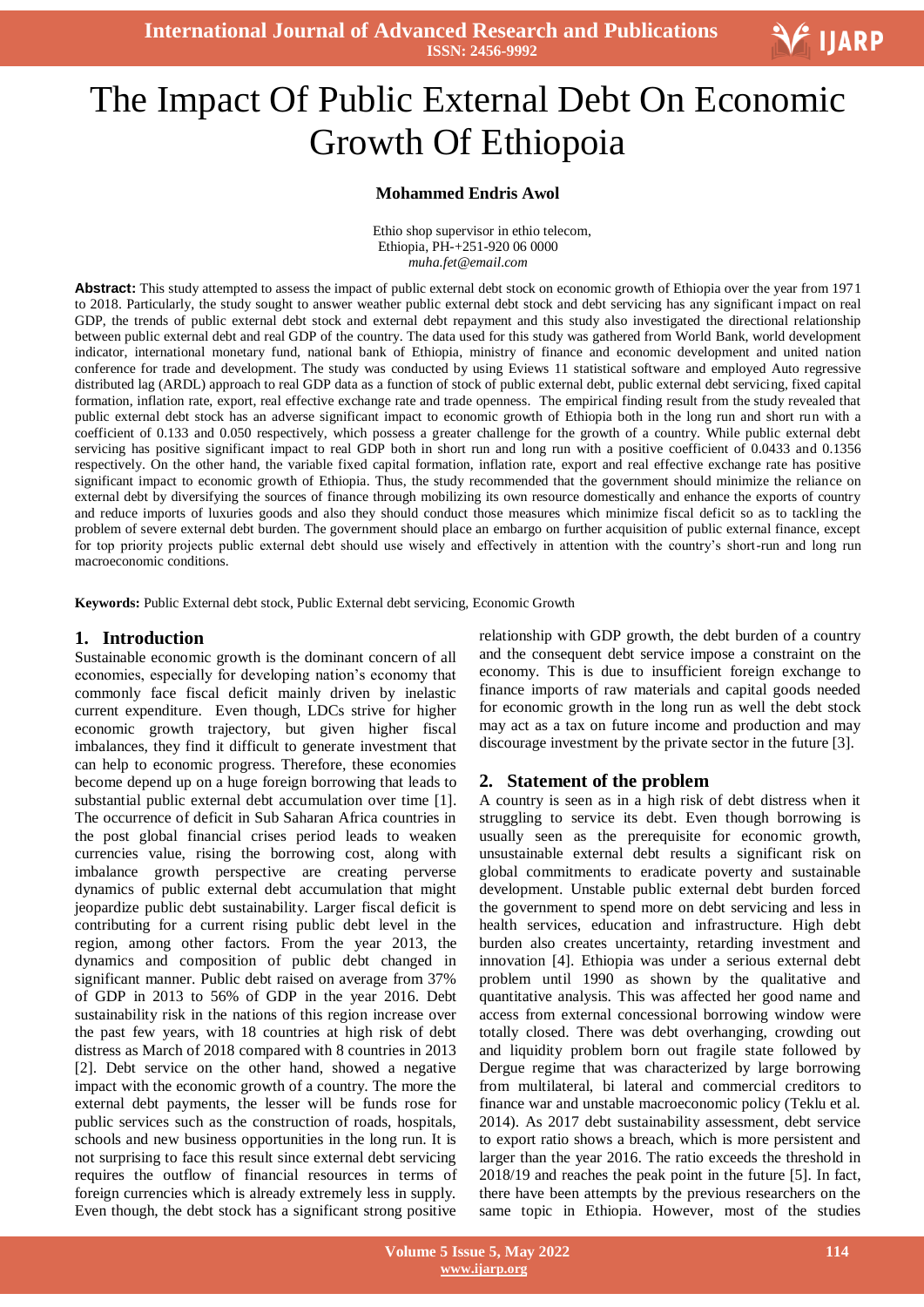

conducted in Ethiopia have the following limitations. First, they did not separate total external debt in to private and public external debt, in a real case splitting external debt is crucial since their transmission channel are different in saddling an impact on economic growth. Second methodological limitation observed in the thesis conducted by Hana [6] on the impact of external debt on economic growth of Ethiopia independently by using simple ordinary least square (OLS) for method of analysis in which the result may not valid or spurious even if it showed significant impact. Third most of the previous researcher uses co integration method of analysis. Even though this technique is widely used for time series data, its result is unreliable for small sample size [7]. The other limitations of this model are related with the use of Johnson procedure of co integration analysis that has a high probability of generating outliers, as well as high variance [8].

# **3. Literature Review**

## **3.1 Theoretical Literature**

According to World Bank, external debt can be defined as "the sum of obligation arising from the agreement and requirement to repay the principal with or without interest, or the interest with or without capital for the debts which should be repaid by residents in a country to non-residents in a country, which they have borrowed and have not repaid yet [9]." External debt defined as a transfer flows which are generally obtained from the external sources of finance. This results an increasing effect on the national income of a nation during the time of borrowing and a decreasing effect during the time of servicing the debt. It is financing resources which are mostly used by developing countries than the advanced countries. They are applied in facilitating growth and development of nation's economy. Particularly developing nation borrow due to lack of national resource, high level of deficit, lack of saving and deficit in balance of payment [10].

## **3.1.1 Keynesian Theory of Public debt**

An economic crisis created by the great depression of 1930 was partly laid an impact for the development modern theory of public debt. As per Keynes postulate, there were unemployed resources which the private sector could not use, these resources can be used to balance budget. According to his view an increase in public debt through a multiple impact would raise the national income. He linked the public debt with deficit financing and an authorized government can borrow to boost the economy output by increasing demand and employment level. According to Precious, argued that a rise on the government debt is a burden on the country's economy. In addition, an expansionary fiscal shock is due to increasing government spending, this increment in government spending results on the contraction of public debt, if the collected revenue fails to meet the expenditure. At the end this scenario raises the country's demand of goods and services, since more money in the economy is prevail [11].

## **3.1.2 Ricardian theory of Public debt**

David Ricardo assessed the impacts of the tax burden resulting from public debt. Ricardo also examined the problem of public debt from the perspective of its impact on capital stock and its rate of growth. He shared the widespread anxiety in which capital might drive abroad by a

 tax burden made increasingly onerous due to the need to service the public debt. Ricardo therefore recommended that public debt redeemed in order to deter capital flight. With the concern of capital accumulation Ricardo justified tax financing of government expenditure in preference to public loans. Public borrowing harmed capital by misleading the population as to the extent of government wastefully and as to the extent of their own personal wealth. As per Ricardo's view, tax and loan are source of financing to government expenditure, but they were not equivalent in a practical context, the choice of which of them to employ would have various implications for the level of investment and thus the growth rate of capital. If a taxpayer did not properly calculate the future tax burden implied by public borrowing, he will not recognize the necessity to invest at the time the borrowing takes place in order to ensure a future return to meet his future tax liability. Therefore, the level of investment is lower than it would be needed to pay the tax. Generally, Ricardo made two related policy implication. First, with the absence any means of source of finance the government expenditure must be filled by source of borrowing. Second, sound and effective action should be undertaken immediately to redeem existing public debt [12]. Ricardian equivalence theory is that the level of government external debt is not as such important and does not have any impact on the economy. This theory states that public debt did not influence consumption level, capital including the growth of an economy; if government decrease taxes now, society should know that taxes would be raise in the future. Therefore, the people would not consume more but they would be saved more in order to pay the future tax rate and the budget deficit will coincide with an increase in private saving. Things became different in the long run, if this theory does not hold, the reduction of public savings brought about by a huge budget deficit will not be fully compensated by an increase in private savings. As a result, total national savings will decline, resulting in lower total investment, either domestic or foreign. Lower investment at home will have a negative effect on the growth of an economy since it will lead to a smaller capital formation, higher interest rate, lower labor productivity and wages. Lower foreign direct investment or higher capital flight instead, will leads to a negative significant impact on foreign capital income and will thus lower the country's future GNP. This negative impact of an increase in public debt on future economic growth or GNP can be revealed by the presence of distortion in the taxes [13].

## **3.1.3 The conventional view**

Elmendorf & Mankiw, have published the working paper named Government Debt, in this paper they have analyzed about the conventional view. They describe it as the approach agreed by the majority of economists and policymakers. The analysis of this view is depending on the assumption that tax reduction is equal with the increase in debt. In the short run, economists agree that lower taxes result the increase in households' disposable income as well as consumption. As per Keynesian theory, the higher aggregate demand increases national income. Keeping both prices and wages constant, higher demand affects the production of a nation. Therefore, government will raise deficit by the tax cut or increasing government spending. To sum up, fiscal policy can affect the national income of a country merely by changing the supply of factors of production [13].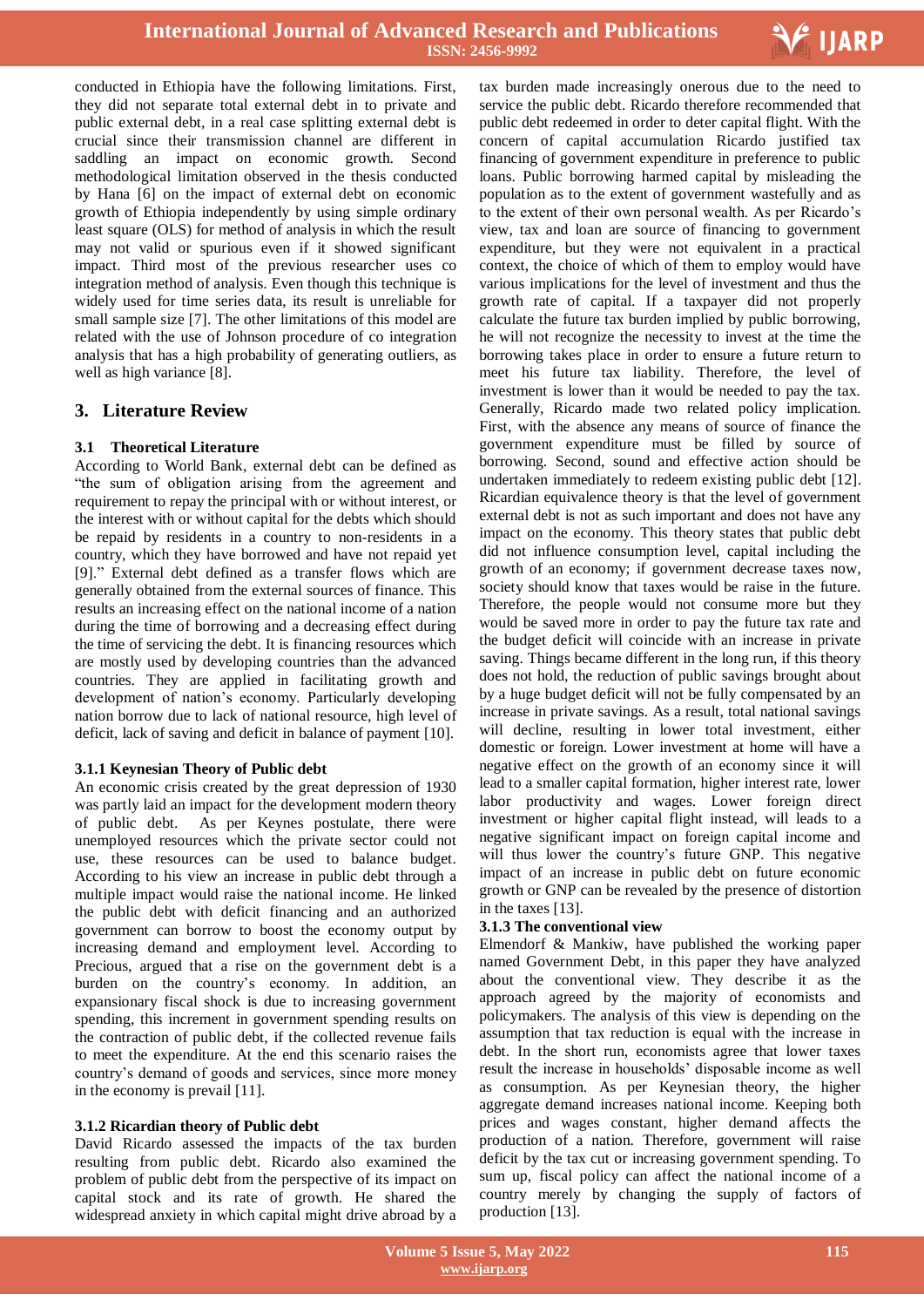

#### **3.2 Empirical Literature review**

#### **3.2.1 Cross country studies**

Naeem Akram, had done a research on the nexus between public debt and economic growth of Asian countries by using generalized moment method (GMM) analysis. In doing so, external debt as percentage of GDP and debt servicing as a percentage of GDP has a negative significant impact on the growth of Asian economy [14].

Abu Siddique, investigated the impact of external debt on economic growth of 40 highly indebted poor countries by using panel data over the period of 1970 to 2007 and apply Autoregressive distributed lag method of data analysis. The study showed that the variable external debt has a negative significant impact on economic growth both in the long run and the short run in the three sets of alternatives pooled estimates; namely, the mean group (MG), the pooled mean group (PMG) and the dynamic fixed effect estimation. This implies, having higher level of debt as a proportion of GDP would have decreased the level of GDP in HIPCs [15].

Amilkar, tried to analyze empirically the impact of external debt on economic growth across the varying level of public debt to GDP ratio for 20 advanced countries over the period from 1946 to 2009. The study employed OLS method of data analysis and from the regression analysis public debt has adverse significant impact on economic growth of advanced economy [16].

#### **3.2.2 Single country studies**

Abula and Ben-Daddy, investigated the impact of public debt stock on Nigerian economy by using over the time spanning from 1986 to 2014. The study applied the Johansen co-integration test, Error Correction Method (ECM) and the Granger Causality test. Co-integration results declared that the existence of a long-run relationship between the variables; external debt, domestic debt, external debt servicing, domestic debt servicing and economic development in Nigeria. Out come from ECM revealed that stock of external debt and servicing of it have negative insignificant relationship with Nigerian economy [17]. An empirical finding by David and Etido, assessed the impact of external debt on growth of Nigera. The study employed OLS and co integration and ECM model for the period from 1980 to 2012. The result from ECM model showed that the coefficient of external debt flow was leads to a reduction on economic growth. That means the current debt flow deter the growth of the economy in the short run. As per this model, the external debt stock affect positively to economic growth in Nigeria. Contrary to the ECM method the OLS regression model revealed that past debt stock has a significant negative impact on GDP. The result is in line with the priori theoretical expectation and indicates the debt overhang problem. Debt service rate has negative significant impact on GDP [18]. Onakoya and Ogunade, have assessed the link between external debt and growth in Nigeria. The research applied Autoregressive distributed lag (ARDL) model to analyze the data covering from 1981 to 2014. The result showed that external debt as well as debt servicing did not have any significant impact both in the short run and in long run on economic growth of Nigeria [19]. Paul, investigated the impact of external debt on economic growth in emerging economy evidence from Nigeria. The study employed OLS regression technique and use the variable GDP, external debt stock, external debt servicing, external reserve and exchange rate. The result declared that debt stock has significant

 positive impact in the long run, but debt servicing has negative and insignificant impact on economic growth. The Granger causality test revealed that there exists unidirectional causation between GDP and external debt stock [20]. A similar investigation was done by Ajayi, on the effect of external debt on Nigerian economy. The study was adopted OLS techniques and the result stated that external debt lay down an adverse effect on nation's income and per capita income of the country. External debt servicing and interest rate has also positive significant impact on economic growth of the nation [21]. Aderoju, also had done a study on the relationship between external debt, debt servicing and internal debt in case of Nigerian economic service provision. The researcher adopted OLS method to analyze the collected data. The empirical finding revealed that external debt and debt servicing had an adverse relationship with economic service provisioning or spending by the government. On the other hand, internal debt had inversely related to economic service spending [22]. A study by Kumar, also examined the macroeconomic impact of stock of public debt in India using a Structural Vector Auto regression (SVAR) technique for the period from 1980 to 2017. The variable used on this study was public debt, economic growth, investment, interest rate and inflation in India. The results confirmed that public debt has an adverse effect on economic growth, a positive impact on long-term interest rate and a mixed response on investment and inflation in India. It is also stated that the domestic debt stock had adverse effect on Indian economy than external debt. The finding from variance decomposition analysis revealed that much of the variations among selected macro variables are explained by public debt and growth in India [23].

## **Empirical study in Ethiopia**

Dagnachew, had tried to explore the extent and to assess critically and ascertained the causality linkage of public external debt that retard the ongoing GDP growth and development of Ethiopia. The Researcher used annual time series data spanning from 1970 to 2016. The researcher applied co integration method and Granger causality approaches to analyze the collected data. The finding of the analysis declared that, the economic growth equation shows that external debt stock was found not insignificantly effect to economic growth in Ethiopia. In addition, the granger causality approach also indicated that there is no bidirectional causation between external debt and GDP [24]. Akashaya, had investigated the impact of external debt on economic growth in Ethiopia over the period 1981 to 2014. The researcher used as explained variable real GDP Growth rate and control variables external debt stock to GDP ratio, external debt service to export ratio, gross domestic investment to GDP ratio, human capital proxies by educational spending to GDP ratio, labor force as a share total population and openness as factors used for the assessment of economic growth of Ethiopia. The study used VECM and co integration approach to estimate the mention variable. The empirical result suggested that there exists a long run relationship between external debt stock and GDP Growth in Ethiopia and revealed that external debt stock contributes directly (positively) to the economic growth of Ethiopia [25].

Amsalu, also explored the function of debt (both external debt stock and service) on economic growth in Ethiopia covering a period of about 35 years spanning from 1981 to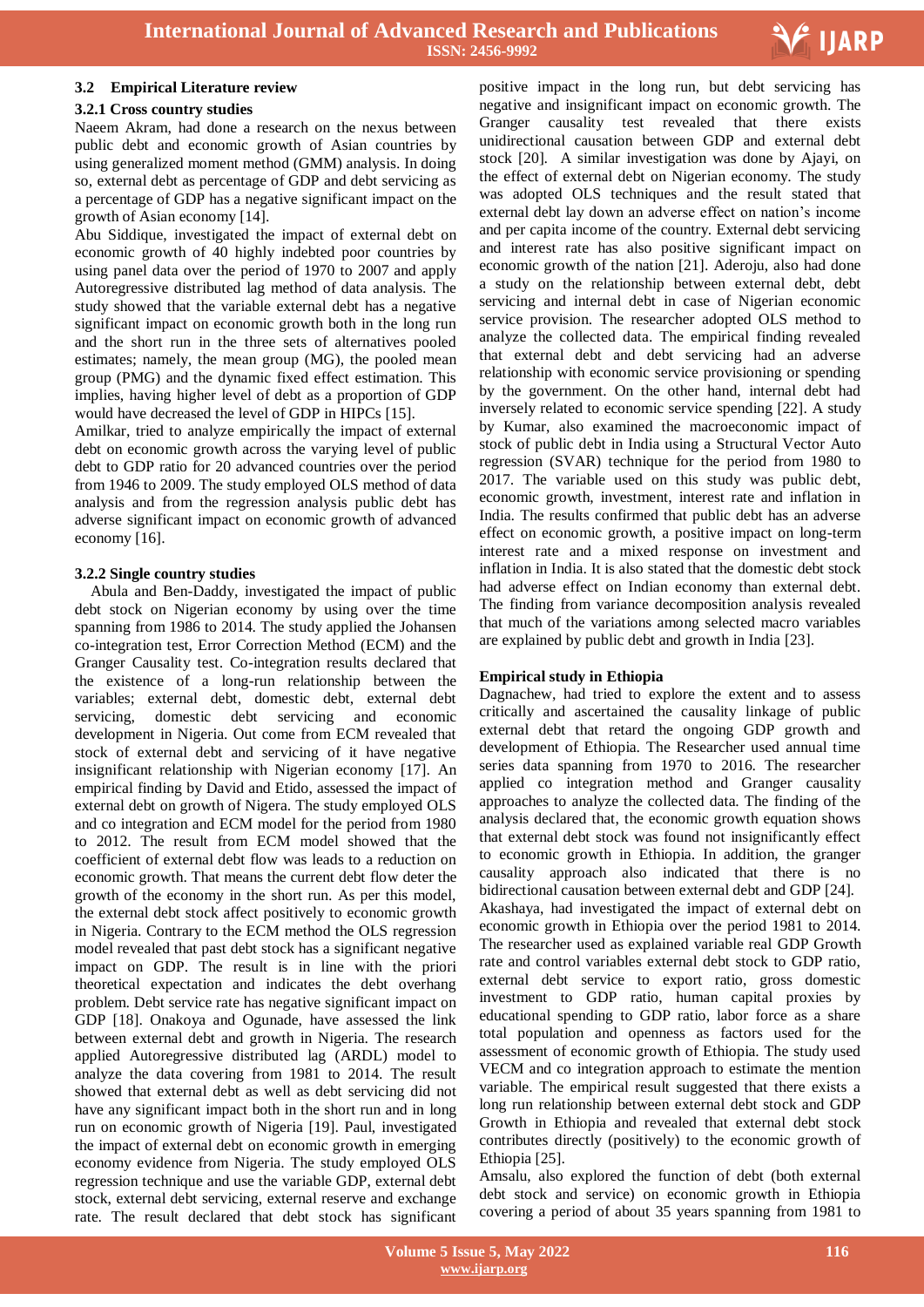

2015 by using Johansen co-integration test and VECM. The study also employed Granger causality test to check the direction of the causation. The result of co integration test using Johansen maximum likelihood technique revealed the presence of multiple long run relationship between the debt variables and GDP growth. The empirical estimation from the Growth equation confirmed that external debt stock has a significant and positive long run relation to Ethiopian economy as measured by the real GDP but for squaring it has significant and adverse relation with the GDP suggesting that there exists a nonlinear linkage and it has a positive contribution only up to some maximum level. External debt servicing on the other hand, has significant and negative effect to the long run GDP growth of the country [26].

# **4. METHODOLOGY**

## **4.1 Data type and Collection Method**

To analyze the impact of public external debt on economic growth of Ethiopia, secondary time series data is used covering a period from 1971 to 2018. The required data for the study area would collected from National Bank of Ethiopia (NBE), ministry of finance and economic development (MOFED), international monetary fund (IMF), World Bank (WB), world development indicator (WDI) and united nation conference for trade and development (UNCTAD).

## **3.2 Methods of Data analysis**

Both descriptive and econometric method of data analysis is used. The study is explored the co-integration and long run relationship between the variables through Autoregressive Distributed Lag (ARDL) or Bound Test approach. Furthermore, the causal relationships among the variables are checked via Granger causality test method. The econometric part analyzed by using the latest version of Eviews versions 11 statistical software packages.

## **Functional relationship and Model specification**

According to Sala-i-Martin (1997) suggested that, economic theories are not enough to identify the explanatory variables that determine economic growth of a nation. As a result, the researcher proposed a cross-sectional econometrics model as follow;

 $\gamma = \alpha + \beta_1 x_1 + \beta_2 x_2 + \beta_3 x_3 + \cdots + \beta_n x_n + \varepsilon = - - (4.1)$ Where, yrepresent a vector of economic growth rate  $\alpha$  denotes the constant (intercept)  $\beta_1$ ,  $\beta_2$ ,  $\beta_3$ , , , , ,  $\beta_n$  represents the coefficients and  $x_1, x_2, x_3, \ldots, x_n$  denotes a vector of potential explanatory variables which is vary from the study to study.

Thus, economic growth of a nation does not only depend on the above-mentioned variables (physical capital, labor force, technological progress and human capital) rather there are other variables that determine GDP.

this thesis tried to adopt the autoregressive distributed lag (ARDL) method of data estimation to explore the impact of public external debt on economic growth of Ethiopia. Therefore, the researcher included explanatory variables such as; public external debt stock (PED), public external debt servicing (PEDS), capital stock or fixed capital formation (K), inflation (INF), Export (EXP), real effective exchange rate (REER) and trade openness (TOP) on the above GDP model. Mathematically it can be written as;  $GDP = f(PED, PEDS, INF, EXP, REER, TOP)$  - - - (4.2)

 Thus, the above theoretical relationship can be empirically modeled by incorporating the error term via regression equation can be stated as;

$$
lnrGDP_t = \beta_0 + \beta_1 lnPED_t + \beta_2 lnPEDS_t + \beta_3 lnK_t
$$
  
+  $\beta_4 INF_t + \beta_5 lnEXP_t + \beta_6 lnREER_t$   
+  $\beta_7 TOP_t + U_t - - - - - (4.3)$ 

Where:

 $\beta_0$ ,  $\beta_1$ ,  $\beta_2$ ,  $\beta_3$ ,  $\beta_4$ ,  $\beta_5$ ,  $\beta_6$ ,  $\beta_7$  denotes the parameter or coefficients used to estimate the model

rGDP<sub>t</sub>: Real GDP at time t,

 $\text{PED}_t$ : Public external debt stock at period t,

 $PEDS_t$ : Public external debt servicing at time t,

 $K_t$ : Capital stock at period t,

 $INF_t$ : Inflation rate at time t,

 $EXP<sub>t</sub>: Expert at time t,$ 

 $REER_t$ : Real effective exchange rate at period t,

TOP<sub>t</sub>: Trade openness at time t.

 $U_t$ : Stochastic or error term at time t.

: Natural logarithm

## **Autoregressive Distributed Lag (ARDL) Model**

Most of the study that has been done in the past are adopted the VECM, Johnson co integration, VAR and Granger causality techniques. However, these approaches could not have a valid outcome in small sample size [27]. Hence autoregressive distributed lag (ARDL) method of co integration has more applicable than Johnson co integration model.

The reasons for using ARDL model are as follows:

- It does not require all variables to be integrated of the same order I (1) as the Engle granger and Johnson co-integration approach and it is still applicable irrespective of whether the underlying regressors are purely  $I(0)$ ,  $I(1)$  or mutually co integrated.
- It is simple, allowing co integration relationship once the lag order of the model is identified.
- It does not consider the problems arising from the different order of integration of the variables.
- The test is relatively more efficient in small samples or finite sample data sizes.

#### **Long run co integration Error correction model and diagnostic test**

After checking the co integration relationship among the variables and estimating the long run model, next step is to estimate the short run dynamic parameters and the adjustment coefficient that measure the speed of adjustment the equilibrium after a short term shocks by using the VEC model. The standard error correction model can be written as follows:

$$
\Delta ln rGDP_t = \beta_0 + \sum_{j=0}^{n} \beta_{1j} \Delta ln PED_{t-j} + \sum_{j=0}^{n} \beta_{3j} \Delta ln PEDS_{t-j} \n+ \sum_{j=0}^{n} \beta_{2j} \Delta ln K_{t-j} + \sum_{j=0}^{n} \beta_{4j} \Delta INF_{t-j} \n+ \sum_{j=0}^{n} \beta_{5j} \Delta ln EXP_{t-j} + \sum_{j=0}^{n} \beta_{6j} \Delta REER_{t-j} \n+ \sum_{j=0}^{n} \beta_{7j} \Delta TOP_{t-j} + \delta ECT_{t-1} + U_t - -
$$
\n- - - - - - - - - - - (4.4)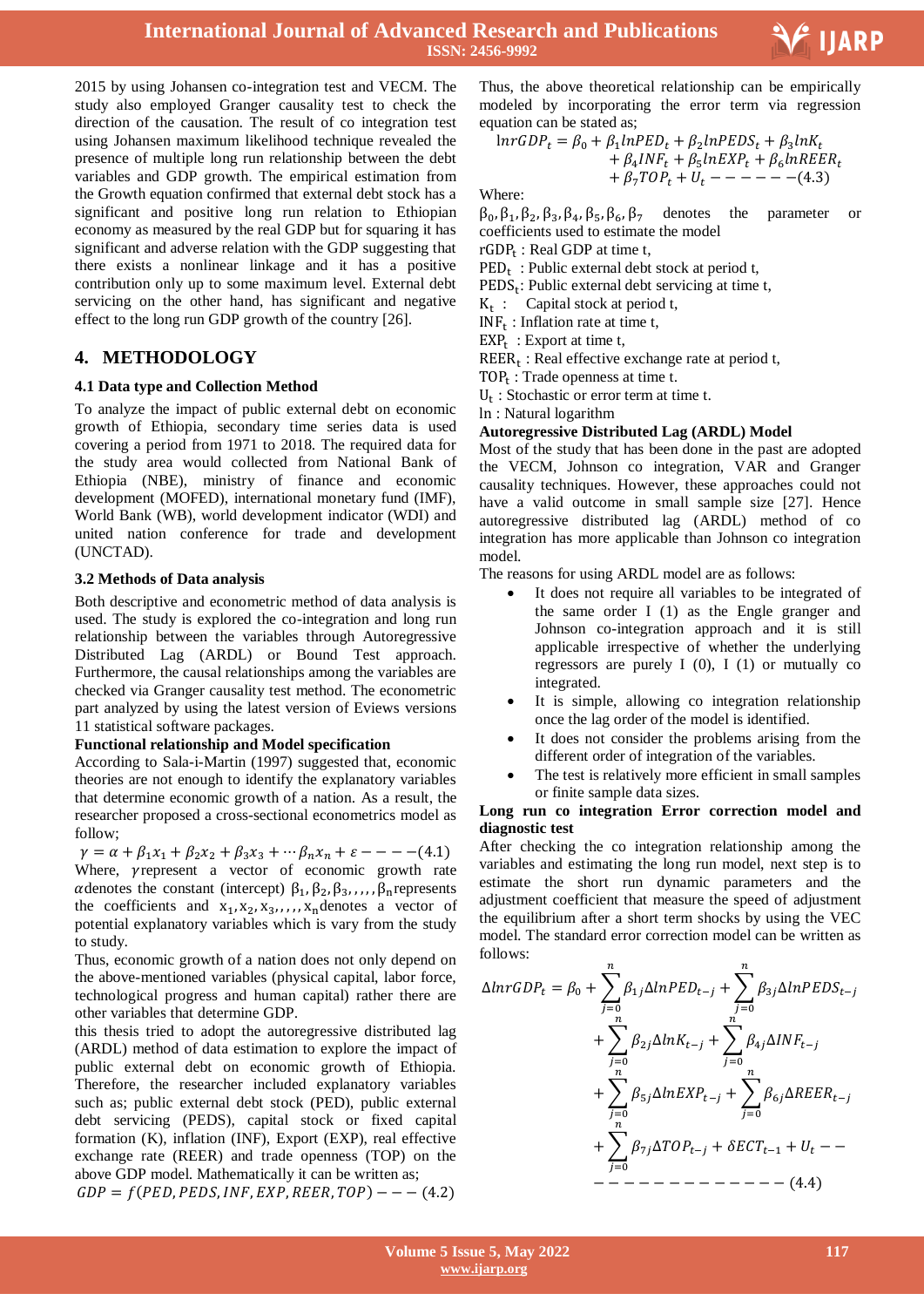$\beta_{1j}, \beta_{2j}, \beta_{3j}, \beta_{4j}, \beta_{5j}, \beta_{6j}$  and  $\beta_{7j}$ , are Coefficients that represents the short run dynamics of the model,

 $\text{ECT}_{t-1}$ , is error correction term lagged by one period,

 $\delta$ , is error correction parameter that measure the speed of adjustment towards the long run equilibrium after a short-run disturbance.

# **5. DATA ANALYSIS AND DISCUSSION**

## **5.1 Trends of public external debt and public external debt servicing**

The present value of total public debt stays well below the indicative threshold of 56% of GDP in the baseline and under most scenarios considered throughout the projection period. The only alternative scenario where a breach occurs is under the assumption of a primary fiscal balance throughout the simulation horizon fixed at its 2017/18 level. However, the baseline assumes a gradual increase in domestic interest rates to achieve positive real interest rates by the end of the DSA projection window. As a result, the primary balance in the baseline increases gradually over time, as fiscal policy accommodates the increased financing costs. In contrast, the fixed primary balance scenario implies a gradual widening of the fiscal deficit, contrary to the authorities' policy intentions and past record of prudent budgetary policy. All indicators also show a declining trend after 2025/26 as public investment tapers off with the completion of the large projects planned under the GTP II, and with it, the need for new borrowing slows as well [28].





The fig 5.1 shows that, there was a sharp decline in the public external debt stock from the year 1999 to 2007. This is due to the cancelation of public external debt to the poor countries and financial crisis at that time is another reason and together these led to a decline in the public external debt stock in 2006 and the improvement to GDP ratio and it declined to US\$ 2.2 Billion (14.4% of GDP). However, the public external debt stock has continued to increase time to time despite the several debt cancellation and restructuring initiatives that the country has gone through due to higher borrowing by public enterprises. In 2018, this figure increased to US\$ 27.3 Billion as shown in the figure.

## **5.2 Trends of real GDP growth and public external debt in Ethiopia**

Ethiopia is one of developing country in Africa and assisted its revenue through exports of primary commodities. Real GDP growth retarded in the year 2017/18, because of partly to civil unrest, political instability, and policy adjustments that involved fiscal consolidation to stabilize the public external debt. In attempting to support the available domestic resources, the former successive government obtained huge

 amount of public external debt stock, which is used for financing the development of national project [29].





The above figure shows the relationship between real GDP and public external debt stock of Ethiopia over a period 1971 to 2018. Hence, there exist an increment in real GDP and public external debt stock. Ethiopia's impressive economic improvement recently has accompanied by social unrest and widespread demonstrations in the Oromia and Amhara regions. The demonstrations exposed deep-rooted developmental, social and political concerns with Ethiopia's state-driven model [30].

# **5.2 Econometrics Analysis**

## **5.2.1 Unit root Test**

Most of time series data exhibit trending behavior or nonstationary in the mean. Thus, investigating the existence of unit root is the main task for time series model. The existence of unit root indicates that the data is non-stationary while the absence of unit root revealed that the stochastic process is stationary. Therefore, the researcher has performed the test to examine the stationary of the time series data. The two most common trend removal or detrending procedures are first diff erence and time-trend regression. First diff erence is appropriate for I (1) time series and time-trend regression is appropriate for trend stationary I (0) time series. Unit root tests can be used to determine if trending data should be first diff erenced or regressed on deterministic functions of time to render the data stationary. Moreover, economic and finance theory often suggests that the existence of long-run equilibrium relationships among non-stationary time series variables. The implementation of unit root is critical in the ARDL procedure in order to ensure that the variables are integrated at  $I(0)$  and  $I(1)$ . Augmented Dickey-Fuller (ADF) test and Philips-Peron (PP) unit root tests are used to check the order of integration among the variables. These tests are conducted for three alternative specifications: intercept (constant) only, intercept & trend and none (without trend and constant). See table 5.1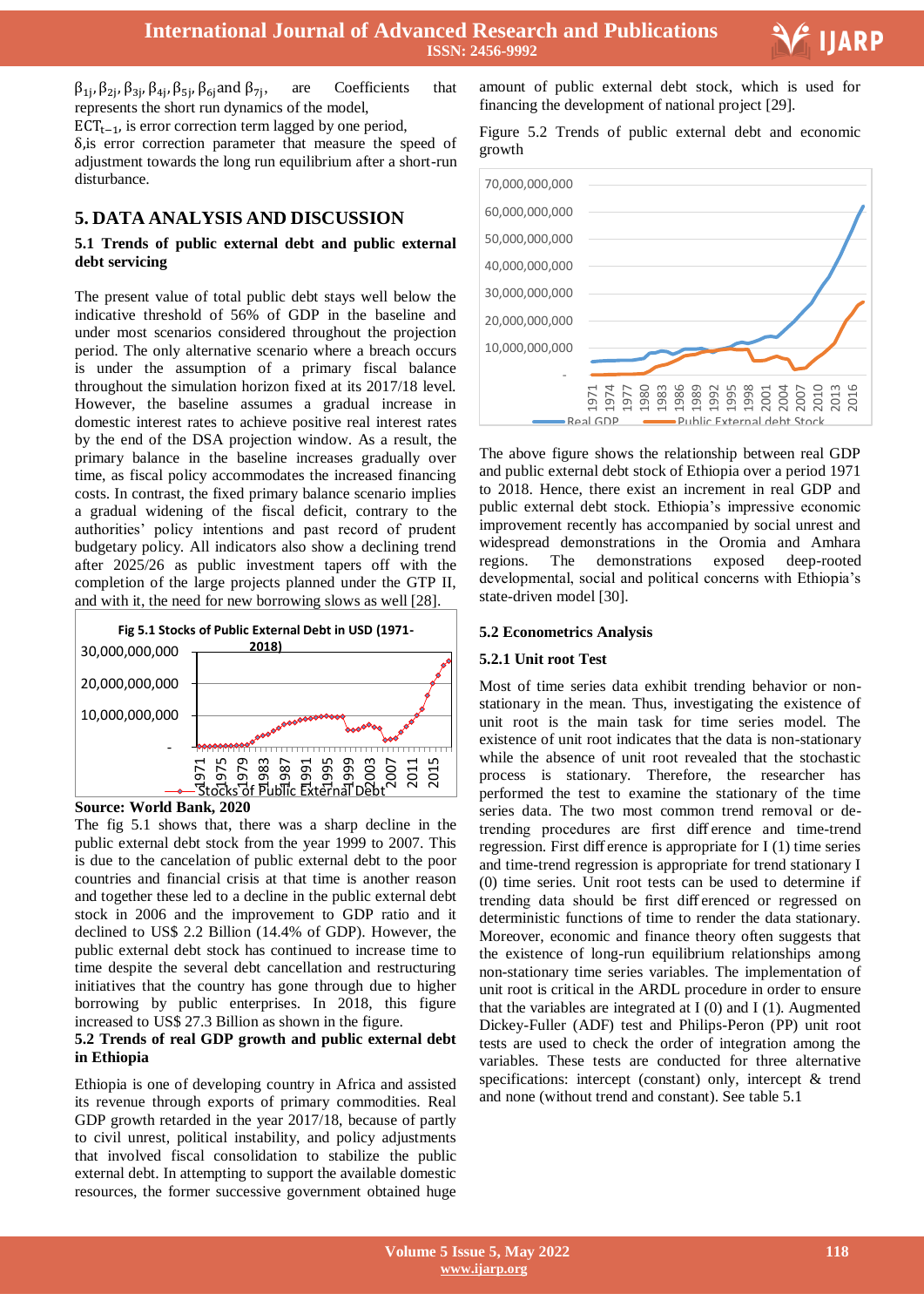

|              |            | <b>ADF</b> Test Spastics at level | <b>ADF</b> Test Statistics at<br>1 <sup>st</sup> difference |            |                        |
|--------------|------------|-----------------------------------|-------------------------------------------------------------|------------|------------------------|
| Variab<br>le | intercept  | Trend<br>and<br>intercept         | none                                                        | intercept  | Trend and<br>intercept |
| lnGDp        | 0.145      | $-1.379$                          | 1.52                                                        | $-2.48$    | $-4.51***$             |
| $ln$ PED     | $-1.779$   | $-1.689$                          | 1.62                                                        | $-4.72***$ | $-4.75***$             |
| lnPDS        | $-0.167$   | $-1.311$                          | 1.89                                                        | $-6.76***$ | $-6.76***$             |
| ln K         | 1.506      | $-1.113$                          | 3.01                                                        | $-7.31***$ | $-8.43***$             |
| <b>INF</b>   | $-5.35***$ | $-5.40***$                        | $-1.32$                                                     | $-9.47***$ | $-9.36***$             |
| lnEXP        | $-0.059$   | $-3.507*$                         | 1.35                                                        | $-12.6***$ | $-12.25***$            |
| <b>REER</b>  | $-3.211**$ | $-3.408*$                         | $-0.55$                                                     | $-9.43***$ | $-9.329***$            |
| TOP          | $-1.854$   | $-2.224$                          | 0.33                                                        | $-7.35***$ | $-7.35***$             |

#### *Table 4.2 ADF Unit root test*

#### Mac Kinnon Critical values

| Critical values | With intercept<br>None<br>intercept | trend and |
|-----------------|-------------------------------------|-----------|
| 1%              | $-3.588$<br>$-2.618$                | $-4.181$  |
| 5%              | 2.929<br>$-1.948$                   | $-3.515$  |
| 10%             | 2.603<br>$-1.612$                   | $-3.188$  |

*Note that: \*\*\*, \*\* and \* indicate the rejection of a null hypothesis of non-stationary at 1%, 5% and 10% of significance level, respectively. Akaike information criterion (AIC) is used to determine the lag length.*

#### *Source: - Output from Eviews 11, 2020*

The decision rule of the above table is based on ADF critical values. The output from ADF unit root test revealed that inflation rate (INF) is stationary at level with intercept only and trend & intercept at all level of significance. Real effective exchange rate (REER) and export (lnEXP) are also stationary at zero lag with intercept or trend and intercept at 5% and 10% significance level respectively. The remaining variables are stationary at their first difference. In other word none of the variables are stationary at their second difference rather those variables are a mixture of  $I(0)$  and  $I(1)$  such ADF test justified that using ARDL approach (bound test approach of co-integration) is appropriate.

## **5.2.2 ARDL Model Lag length selection criteria**

The issue of finding an appropriate lag length for each of the underlying variables in the ARDL model is very important. In this study Akaike information criterion (AIC) is conducted to determine the optimal lag length of each variable automatically because it is a better choice for small sample size data. Moreover, according to Pesaran and Shin (1999), for the annual time series data a maximum lag length is recommended to choose the optimal lag for each variable. Therefore, in this paper a maximum lag length of 3 was chosen for the given ARDL model. Finally, in this model,

 AIC selects the optimal lag length of each variable (lnrGDP, lnPED, lnPEDS, lnK, INF,lnEXP, REER, TOP), respectively and it is ARDL  $(3,1,1,0,0,2,2,0)$ . This determination of the lag length is helpful to get the valid result and inferences.

# *Figure 5.3 Optimal lag length for each variables*



*Source: output from Eviews 11, 2020*

#### **5.2.3 Estimation Result and Discussion**

The preceding task in the ARDL approach to Co-integration is to test whether the presence of Co-integration or long run relationship among the variables or not. As showed in the ADF test statistics, the variables those had been included in real GDP model are making their stationary both at the level I (0) and at the first difference I (1). The Bound test for cointegration is run to investigate the joint significant of the coefficients in the specified conditional ARDL approach model. Under this study the bound test for all variables are tested, with the null hypothesis of no co-integration against the alternative of co-integration. Thus, the decision rule to accept the null hypothesis (no co-integration) is, if the calculated F-statistics is found to be less or lower than the upper and lower bound critical values. Conversely, we reject

the null hypothesis, if the F-statistics is greater than the upper bound and lower bound critical values, and we can conclude that there is co-integration (long run relationship) among the variables.

The result of bound test for spending effect model is summarized in the following table.

#### *Table 5.2 Bound Test for Co-integration*

ARDL Bounds Test

Date: 11/30/19 Time: 11:01

Sample: 1974 2018

Null Hypothesis: No long-run relationships exist

| <b>Test Statistic</b>        | Value    | k        |  |
|------------------------------|----------|----------|--|
| F-statistic                  | 12.60098 |          |  |
| <b>Critical Value Bounds</b> |          |          |  |
| Significance                 | I0 Bound | I1 Bound |  |
| 10%                          | 1.92     | 2.89     |  |
| 5%                           | 2.17     | 3.21     |  |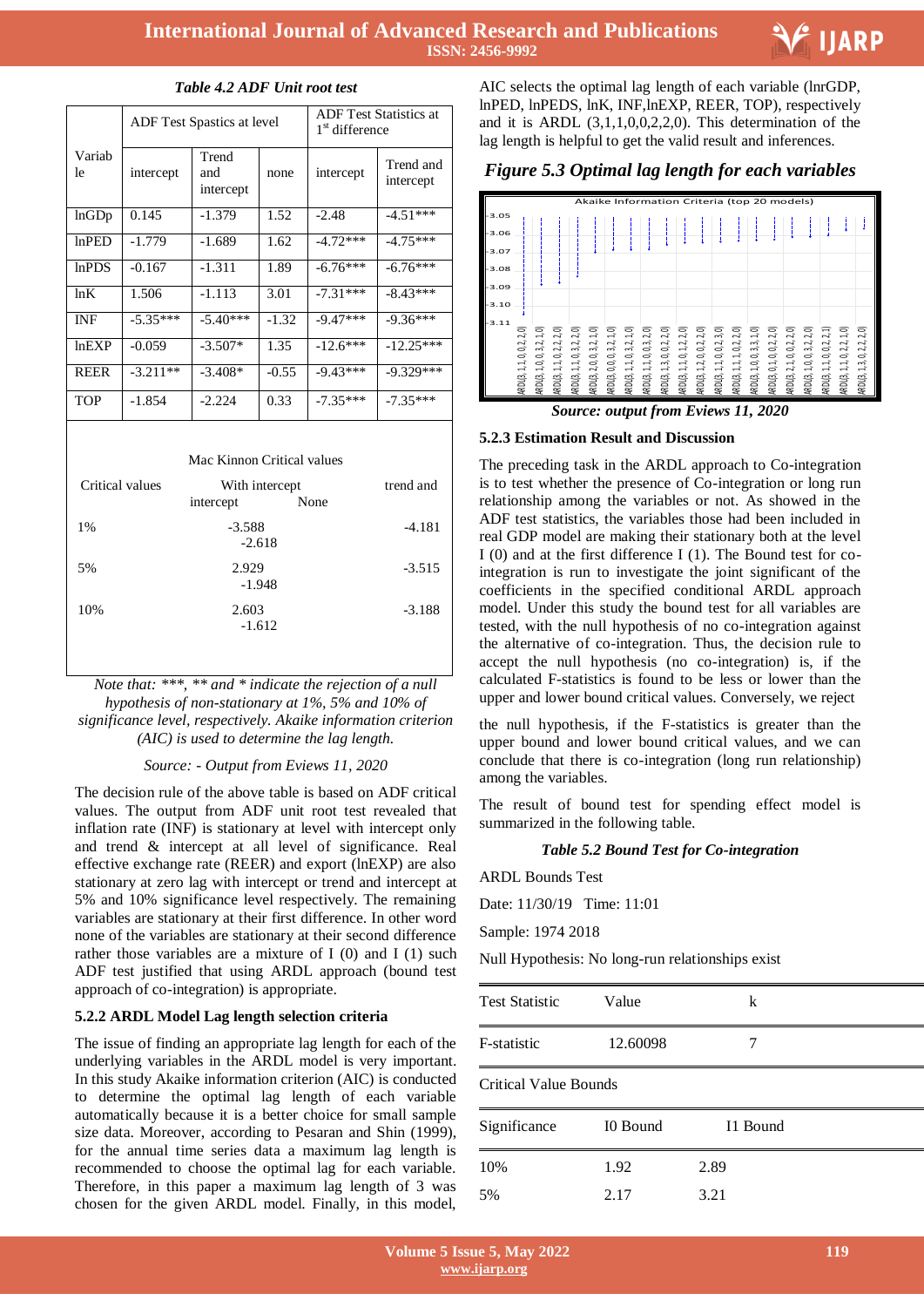

| 2.5% | 2.43 | 3.51 |
|------|------|------|
| 1%   | 2.73 | 3.90 |

## Source: - Output from Eviews11, 2020

The result from the above table 5.2 revealed that the Fstatistics value (12.60098) is above or greater than both the lower (I0 Bound) and the upper (I1 Bound) critical values at 1%, 2.5%, 5% and 10% level of significances. Therefore, we can reject the null hypothesis of no long run relationship among the variables instead we accept the alternatives of long run relationship or co-integration exists among the variable at all level of significance.

# **5.2.4 Long Run Estimation**

Once we assured the existence of long run relationship or cointegration among the variables the next step will be estimating the long run relationship among log of real GDP, log of public external debt stock, log of public external debt servicing, log of capital stock, inflation rate, log of export, real effective exchange rate and trade openness. Then next critical step is estimating the long run coefficient of real GDP (lnrGDP) on its regressors. The result is reported as bellow;

As indicated on the table log of public external debt stock (lnPED) has highly significant negative impact on log of real GDP or economic growth of Ethiopia. The coefficient (- 0.133) implies that a 1 percent increase in public external debt stock, holding other things remain constant, leads to a 0.133 percent decline in real GDP of Ethiopia in the long run. Moreover, this significant negative influence revealed that the greater the stock of public external debt, the more economic growth worsens. The inverse relationship between public external debt stock and real GDP is partly due to the use of public external borrowing on nonproductive activities as verified by the literatures. On the other hand, a greatest amount of public external debt is going to the repayment of past accumulated public external debt stock rather than boosting domestic investment. This result also in line with high public external debt stock is associated with low economic performance, as a higher tax burden on capital is needed to service the accumulated public debt. This scenario leads to a lower rate of return from capital resulted to lower investment, broaden the dead weight loss and finally lower economic growth

*Table 5.3 Long run coefficients of real GDP mode*

| Long Run Coefficients |             |            |             |              |  |  |
|-----------------------|-------------|------------|-------------|--------------|--|--|
| Variable              | Coefficient | Std. Error | t-Statistic | Prob.        |  |  |
| <b>LNPED</b>          | $-0.133195$ | 0.031734   | $-4.197194$ | $0.0002$ *** |  |  |
| <b>LNPEDS</b>         | 0.135693    | 0.034598   | 3.921991    | $0.0005***$  |  |  |
| <b>LNK</b>            | 0.270006    | 0.049610   | 5.442543    | $0.0000$ *** |  |  |
| <b>INF</b>            | 0.004925    | 0.001295   | 3.804835    | $0.0007***$  |  |  |
| <b>LNEXP</b>          | 0.534379    | 0.092677   | 5.766048    | $0.0000$ *** |  |  |
| <b>REER</b>           | 0.003430    | 0.000466   | 7.352049    | $0.0000$ *** |  |  |
| <b>TOP</b>            | $-0.715845$ | 0.809931   | $-0.883835$ | 0.3843       |  |  |
| C                     | 6.068001    | 0.784930   | 7.730622    | $0.0000$ *** |  |  |

*Source: - Output from Eviews 11, 2020 Note: - The sign \*\*\* shows that significance of the coefficient at 1% level*.

 The coefficient of log of Public external debt servicing is positive and statistically significance as shown in the above table. The result revealed that public external debt service is fractions of scarce resources which are goes to for the repayment of foreign public debt payment that are not affect the development spending, hence economic growth. The coefficient of log public external debt servicing implies that keeping other factor constant a 1 percent increase in the variable leads to 0.136 percentage increase in real GDP of Ethiopia in the long run. As expected and supported by many theories fixed capital formation (lnK) has direct positive significant impact to economic growth of Ethiopia. As shown from table 5.3, other things remain the same a 1 percent increase in the capital stock leads to a 0.270 percent increase in real GDP. It is known that capital plays a significant role in modern productivity; production without capital is unthinkable or difficult for every nation. With the growth of technology and specialization, capital becomes more complex and advanced type. More goods are produced with the use of capital. The greatest productivity of advanced or developed nation is mainly due to extensive use of capital. A raise in capital investment is likely to increase labor productivity if it promotes technological progress. This leads to an increase in aggregate output that results an improvement in real GDP of the economy.

Inconsistent with the prior expectation inflation rate is significant positive impact to economic growth with a very little coefficient (0.004) which is nearly zero thus, other things being equal a 1 percent increase in inflation rate leads to 0.04 percent increases in the real GDP of Ethiopia in the long run.

The variable log export (lnEXP) is one of the main deterministic factors that influence real GDP. As a priori expectation and supported by many theories and empirical findings the coefficient of lnEXP is highly significant positive impact on economic growth of Ethiopia. A theory goes back to the Classical economies theory by Adam Smith and David Ricardo, who argued that international trade plays significant role in enhancing economic growth. It was also recognized that export filled the need of foreign exchange. Other things being constant a 1 percent increase in export leads to 0.534 percent increases in real GDP in the long run. In a similar fashion, real effective exchange rate (REER) has also positive significant impact to real GDP with a meager coefficient. Other things remain the same a 1 percent increase in real effective exchange rate leads to a 0.03 increase in real GDP. This implies that an increase in real effective exchange rate that is depreciation of Ethiopian birr promotes economic growth of Ethiopia through enhancing international competitiveness. This result is also in line with the traditional view of exchange rate. This approach states that depreciation has expansionary effect on economic growth through aggregate demand channel. It means that depreciation of currency will make domestic goods relatively cheaper in international market and this will improve export performance that leads to in correcting the difficulties of balance of payment which finally promote economic growth of Ethiopia.

In the above real GDP model the last variable but the result was not expected as actual is trade openness that is negative but insignificant impact to economic growth. A possible justification is that the country's export sector could not able to perform well during the period under study. As a result, the volume of import is excessively higher than the volume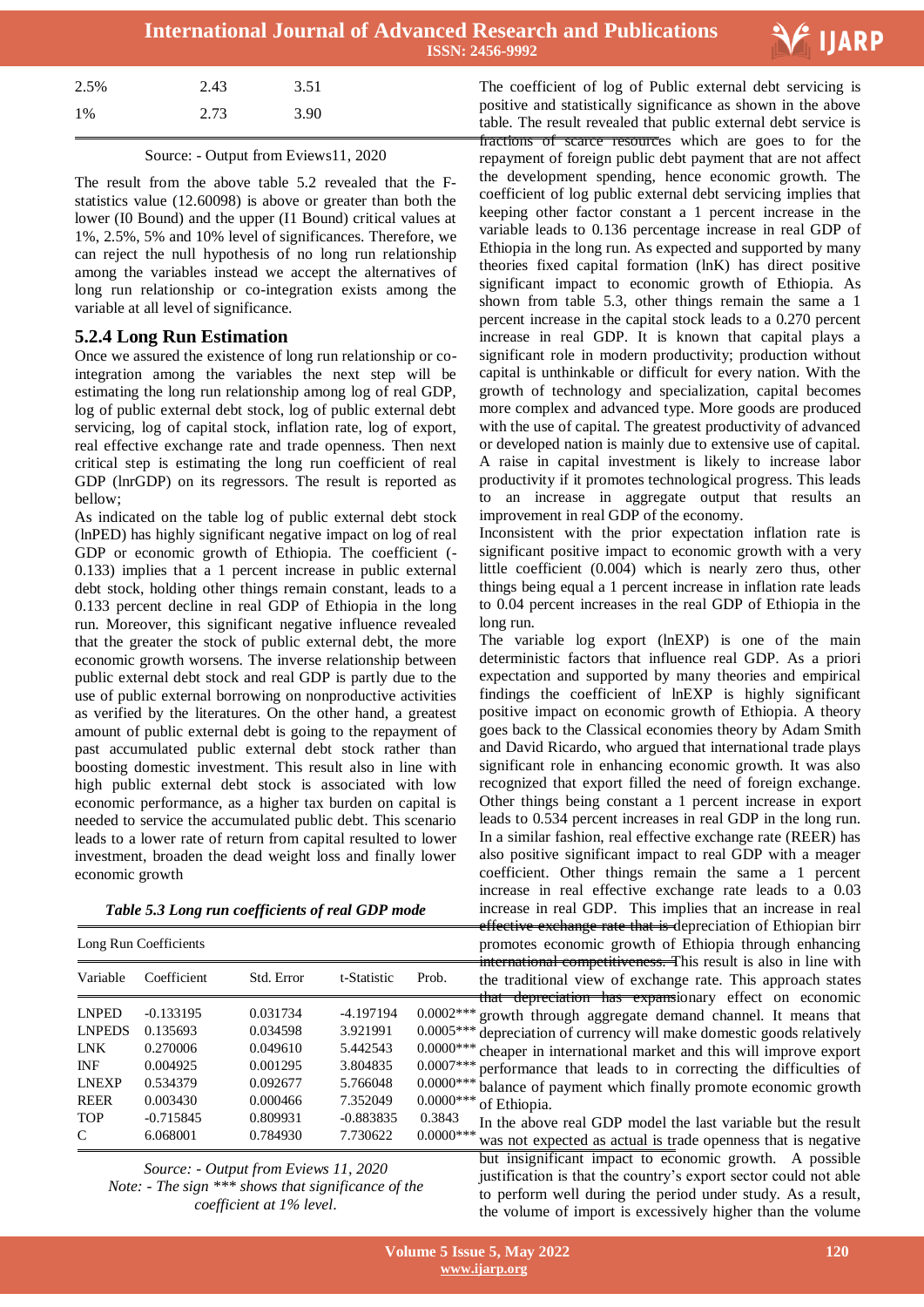

of import. In addition, the large proportions of imports are containing consumer goods instead of capital goods and technologies. Thus, trade openness retard Ethiopian economic growth instead of supporting it.

## **5.2.4 Short Run Dynamic Error Correction Estimates**

The included variables in the model are co-integrated in the long run, thus, it shows the existence of an error correction mechanism that bring together the long run linkage with its short run dynamic adjustment. ARDL Error Correction Regression Dependent Variable: D(LNRGDP) Selected Model: ARDL(3, 1, 1, 0, 0, 2, 2, 0)

Date: 11/30/19 Time: 23:16 Sample: 1971 2018 Included observations: 45

#### ECM Regression

|                             |             |            |                       |                       | from the previous year's shocks                          |
|-----------------------------|-------------|------------|-----------------------|-----------------------|----------------------------------------------------------|
| Variable                    | Coefficient | Std. Error | t-Statistic           | Prob.                 | run equilibrium in the current y                         |
|                             |             |            |                       |                       | error correction term in the abo                         |
| $D(LNRGDP(-1))$             | 0.391489    | 0.068950   | 5.677863              | $0.0000$ ***          | GDP has the significant coeffic                          |
| $D(LNRGDP(-2))$             | $-0.188142$ | 0.058904   | $-3.194067$           | $0.0035***$           | value of $-12.075$ , and has a                           |
| D(LNPED)                    | $-0.050126$ | 0.023347   | $-2.146976$           | $0.0406**$            | suggests that the real GDP equa                          |
| D(LNPEDS)                   | 0.043361    | 0.019041   | 2.277255              | $0.0306**$            | integrating relationship.                                |
| D(LNEXP)                    | 0.202318    | 0.036391   | 5.559506              | $0.0000***$           | 5.2.5 Long run Residual Diagn                            |
| $D(LNEXP(-1))$              | $-0.155945$ | 0.044915   | $-3.471987$           | $0.0017***$           | <b>GDP</b> model                                         |
| D(REER)                     | 0.000956    | 0.000169   | 5.652021              | $0.0000***$           | 5.2.5.1 Residual Diagnostics                             |
| $D(REER(-1))$               | $-0.000667$ | 0.000237   | $-2.818385$           | $0.0088***$           | After estimation of the long                             |
| Coint Eq $(-1)^*$           | $-0.782871$ | 0.064833   | $-12.07524$           | $0.0000***$           | deploying various diagnostic to                          |
|                             |             |            |                       |                       |                                                          |
| R-squared                   | 0.909794    |            | Mean dependent var    | 0.070019              | time series data. Diagnostic to                          |
| R-squared                   | 0.909794    |            |                       | Mean dependent var    | regarding how these data might $0.070019$                |
| Adjusted R-squared          | 0.889748    |            |                       | S.D. dependent var    | test the standard property of                            |
| S.E. of regression          | 0.039261    |            |                       | Akaike info criterion | diagnostic tests that $\frac{\cancel{00}}{2}\frac{1}{4}$ |
| Sum squared resid           | 0.055492    |            | Schwarz criterion     |                       | existence of serial correlation (F                       |
| Log likelihood              | 86.85660    |            |                       | Hannan-Quinn criter.  | functional misspecification fést                         |
| Durbin-Watson stat          | 1.880113    |            |                       |                       | for normality (Jaque-Bera test),                         |
| Adjusted R-squared 0.889748 |             |            | S.D. dependent var    | 0.118242              | Pagan-Godfrey test) and also                             |
| S.E. of regression 0.039261 |             |            | Akaike info criterion | $-3.460293$           | CUMSUM square recursive resi                             |
| Sum squared resid 0.055492  |             |            | Schwarz criterion     | $-3.098961$           | the overall stability of the long r                      |
| Log likelihood              | 86.85660    |            | Hannan-Quinn criter.  | $-3.325592$           | I. Serial correlation test: is a                         |
| Durbin-Watson stat 1.880113 |             |            |                       |                       | residual is serially correlated o                        |
|                             |             |            |                       |                       | corielly correlated our model is                         |

*Note: - the sign \*\*\* and \*\* indicates that 1% and 5% level of significance.* 

*Source: - Output from Eviews 11, 2020*

The above ARDL short run estimates shows that with consistent to the long run output public external debt stock is significant and negative impact to real GDP. A 1 percent increase in lnPED leads to 0.05 percentage decrease in the growth of a country in the short run. Similarly, public external debt servicing is also significant positive impact to real GDP. A 1 percent increases in lnPEDS results a 0.04 percent improvement on economic growth.

In the short run both the variable log of export and real effective exchange rate is positive and significant impact similar to the long run effects. The positive coefficient of export revealed that other things remain equal a 1 percent increase in lnEXP leads to 0.20 increase in economic growth of Ethiopia in the short run. An export is beneficial for an economy through allowing domestic producers to gain ownership advantage and develop low cost and enables to produce differentiated product. Real effective exchange rate

 (REER) also has direct significant impact with a lowest coefficient 0.001 as shown on the above table 4.6.

Real gross domestic product, export and real effective exchange rate are affected by the lagged value of itself and the results are statically significant.

A pervasive parameter to note in the estimation of Error Correction model (ECM) is the coefficient of adjustment, which in this study, measures the speed of adjustment in the real GDP following a shock in the system. It can also be seen as a measure of the degree of adjustment of the actual real GDP with regard to its equilibrium level. As shown on the above table 5.4 the value, -0.7828, is ECM coefficient which shows how quickly variables converge to equilibrium from shocks. Thus, the output for real GDP shows that the expected negative sign of error correction is highly significant. This confirms the existence of long run relationship among the variables with their various significant lags. Approximately 78.28% of the disequilibrium from the previous year's shocks converges back to the long run equilibrium in the current year. The coefficients of the error correction term in the above table 5.4 shows that real GDP has the significant coefficient at 1% level, with a tvalue of -12.075, and has a correct negative sign. This suggests that the real GDP equation constitutes the true cointegrating relationship.

#### **5.2.5 Long run Residual Diagnostics and Stability for real GDP model**

#### **5.2.5.1 Residual Diagnostics**

After estimation of the long run and short run model, deploying various diagnostic tests is a mandatory step in time series data. Diagnostic testing provides information regarding how these data might be modeled and in order to test the standard property  $\partial f$  the model. In this study, diagnostic tests that would provide explanation for the existence of serial correlation (Brush and Godfray LM test), functional misspecification test. (Ramsey's RESET test), test for normality (Jaque-Bera test), heteroscedasticity (Breusch-Pagan-Godfrey test) and also CUMSUM recursive and CUMSUM square recursive residual tests are applied to test the overall stability of the long run and short run coefficients. I. Serial correlation test: is applied to test whether the residual is serially correlated or not. If the residual is not serially correlated our model is becoming the best model. Dissimilar the Durbin-Watson statistic for AR (1) errors, the serial correlation LM test could be used to test for higher order ARMA errors and is applicable whether there are lagged dependent variables or not. A generalization of this procedure that helps for testing of higher- order autoregressive disturbance is the LM test of Breusch pagan and Godfrey test. In this (LM test) the regression is augmented with p lagged residual series. The null hypothesis of the test is that there is no serial correlation in residuals up to the identified order against the alternative hypothesis and the decision rule is that accept the null hypothesis if Fcalculated is less than F-tabulated however reject the null hypothesis if F-calculated higher than F-critical values. The result is summarized on bellow table.

A table 4.8 result indicates that the p-value is more than 5 percent; we can't reject the null hypothesis. Our null hypothesis is, there is no serial correlation. Therefore, the model is best model. Hence, the test accepts the hypothesis of no serial correlation up to order two, with a p value 0.804.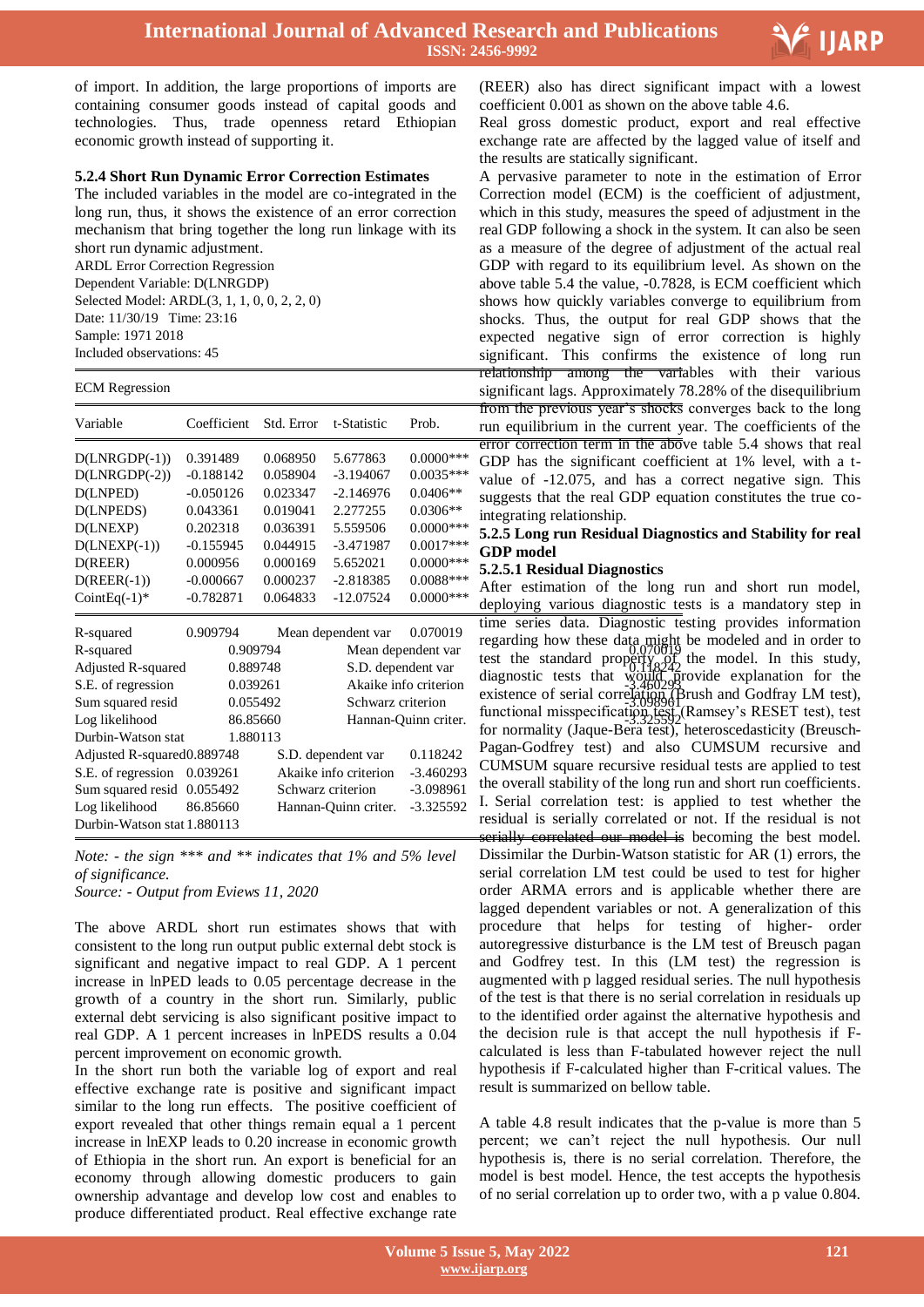

Where p is a pre-specified integer or no serial correlation between residuals based on the probability F statistic. II.Heteroscedasticity Test: There are number of heteroscedasticity tests in order to check the problem of heteroscedasticity. For this study, we employ the brush

| Test               | Chi-Square     | P-value  |
|--------------------|----------------|----------|
| Serial correlation | 0.6883         | 0.8044   |
| Heteroscedasticity | 0.5809         | 0.6643   |
| Normality          | Not applicable | 0.792136 |

- A. Lagrange multiplier test of residual serial correlation<br>B. Based on the regression of squared residuals on squ Based on the regression of squared residuals on squared
- fitted values C. Based on a test of skewness and kurtosis of residuals

pagan Godfrey test of heteroscedasticity. This set of tests allows whether the residual is heteroscedasticity or not, that means to be a best model the residual must be homoscedasticity.

In the above table 5.5 result shows that the P-value is 0.664 which is more than 5 percent, meaning that we can't reject the null hypothesis. Our null hypothesis is that residual has not a problem of heteroscedasticity or the residual is homoscedastic. Therefore, our model is best.

III. Normality Test: this test is conducted to check whether the residuals are normally distributed or not by applying Jarque-Bera normality test. It is a goodness of fit that shows weather the data sample has skewness and kurtosis. This test is summarized in the bellow figure.

Output from the above table 4.8 shows that the P-value is 0.79 (79 percent), which is more than 5 percent, implies that

 failing to reject the null hypothesis. Our null hypothesis is that the residuals are normally distributed. This means that the error terms are normally distribute with mean zero and constant variance and the relationship between the variables is confirmable.

## *Table 4.8 Diagnostics test*

1. 4

# **4.2.6.2 Stability Test**

Finally, to ensure that the model is stable or not and to check the functional form of the model we conducted the stability test.

A. Ramsey RESET Test: this test helps us to check the functional form of our model which indicates whether the models are well constructed or not. The output from the bellow (table 4.9) shows that the Pvalue is 0.693 (69.3 percent) which is more than 5 percent. Hence, we can't reject the null hypothesis of Ramsey RESET test. The result revealed that the model did not have omitted variable bias and the models are well constructed. Moreover, with this value, the test result of F statistics reveals that fail to reject the null hypothesis. These stated that the error terms are normally and independently distributed with zero mean and constant variance and the researcher concluded that the model is stable.

Ramsey RESET Test Equation: UNTITLED Omitted Variables: Squares of fitted values Specification: LNRGDP LNRGDP(-1) LNRGDP(-2) LNRGDP(-3) LNPED LNPED(-1) LNPEDS LNPEDS(-1) LNK INF LNEXP LNEXP(-1) LNEXP( -2) REER REER(-1) REER(-2) TOP C

|                       | Value      |              | Probability  |  |  |
|-----------------------|------------|--------------|--------------|--|--|
| t-statistic           |            | 0.399188     | 0.6929       |  |  |
| F-statistic           |            | 0.159351     | $0.6929$     |  |  |
| Likelihood ratio      |            | 0.264805     | 0.6068       |  |  |
| F-test summary:       |            |              |              |  |  |
|                       | Sum of Sq. | df           | Mean Squares |  |  |
| <b>Test SSR</b>       | 0.000326   | $\mathbf{1}$ | 0.000326     |  |  |
| <b>Restricted SSR</b> | 0.055492   | 28           | 0.001982     |  |  |
| Unrestricted SSR      | 0.055167   | 27           | 0.002043     |  |  |
| LR test summary:      |            |              |              |  |  |
|                       | Value      |              |              |  |  |
| Restricted LogL       | 86.85660   |              |              |  |  |
| Unrestricted LogL     | 86.98900   |              |              |  |  |

*Source: - Output from Eviews 11*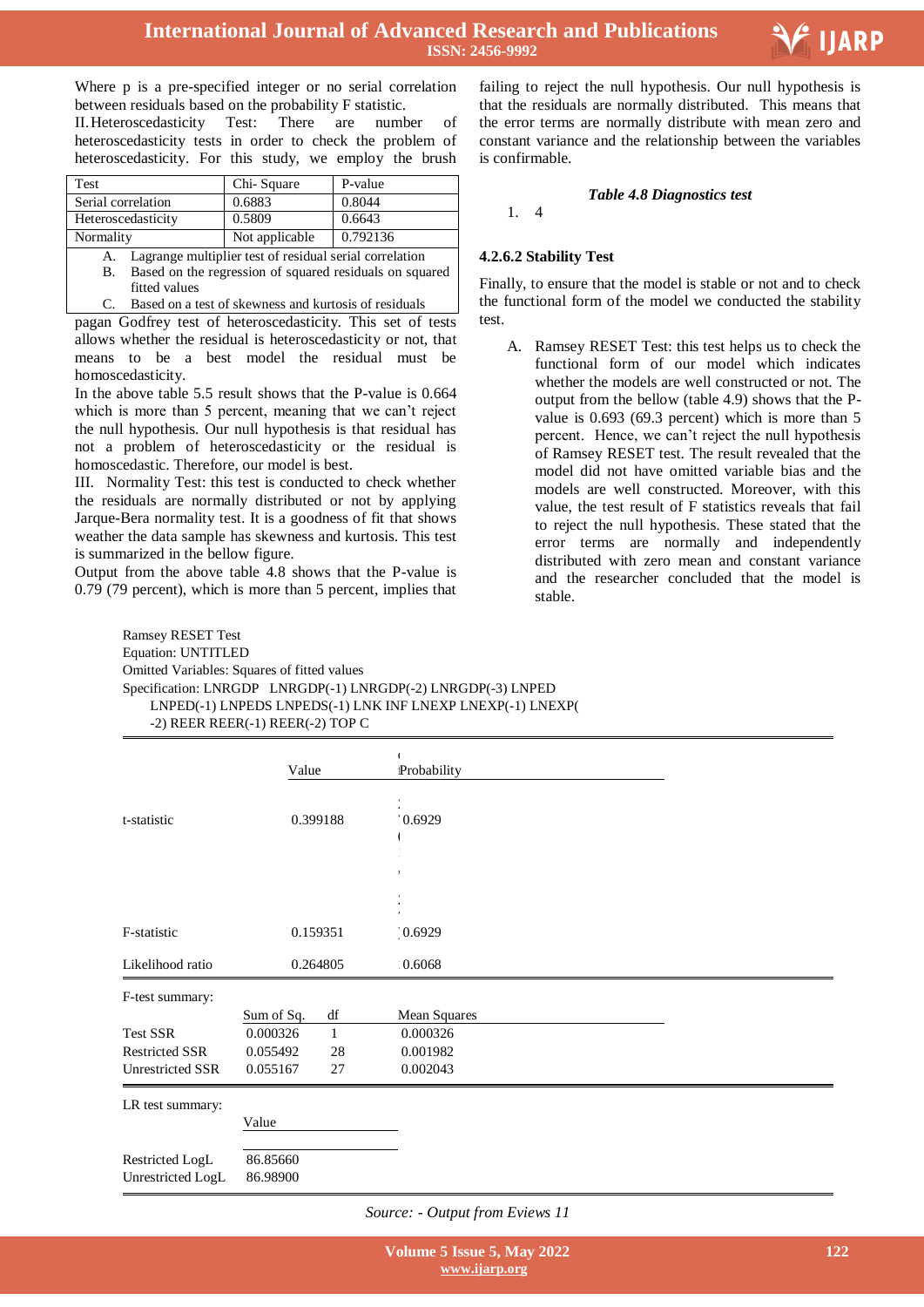

B. CUMSUM recursive and CUMSUM square recursive: To test a structural stability of the short run and long run relationship model, there are various tests based on recursive residual. The two most important common recursive residuals (CUMSUM) and cumulative sum of squares recursive residuals (CUMSUMSQ) which are recommended by (Pesaran and Shin, 1999, 2001). The CUMSUM test is conducted by plotting the sum of the recursive residual. If this sum goes outside the critical bound, we conclude that there was a structural break at the point at which the sum began its movement towards the bound. Hence, for the stability test the graph plots both the cumulative sum of residual with 5 percent critical lines. Moreover, if the cumulative sum remains inside between the two critical lines or bounds back after it is out of the boundary lines, the null hypothesis of correct specification of the model cannot be rejected. But, if the cumulative sum goes outside between the two critical bounds there exists series parameter instability problem. The straight lines represent critical bounds at 5% level of significance. This scenario is summarized on the bellow figure.



As depicted in the (figure 5.5) above, the plot of cumulative sum of recursive residuals graphical test of stability revealed by oscillation of the calculated statistics between the critical bounds at 5% level of significance and it is the indication of stable parameters under study. The CUMSUM of squares test is the same with the CUMSUM test, but plots the cumulative sum of squared recursive residuals, depicted as a fraction of these squared residuals summed over all observations. The straight lines represent critical bounds at 5% level of significance.

This is re plotted by the same pattern of the graph of cumulative sum of the squares of recursive residuals shown in the figure below.



*Source: output from Eviews 11 software*

The above graph shows that CUMSUMSQ stay within the lines, and, consequently, this confirms the equation is

 correctly specified and the model is stable. Furthermore, the result indicates that there is no structural instability in the model during the sample period. Thus, one can conclude that long and short run estimates are quite stable and as well there is no any structural break as revealed from the results estimated model are efficient and reliable.

## **6. CONCLUSION AND RECOMMENDATION**

#### **6.1 Conclusion**

The main aim of this study is to investigate the impact of public external debt stock on economic growth of Ethiopia for the period from 1971 to 2018. The major contribution of this investigation is that, unlike other previous researchers who used external debt at an aggregate level, this study has seen the separate impact of the government or public external debt. It is known that total external debt is the summation of private and public external debt.

The study tried to explore the profile of Ethiopian public external debt and the repayment profile by using descriptive statistics in the form of graphs and tables. And it sought to make a long-run relationship between public external debt stocked and public external debt servicing payment on economic growth in the country. The model adds other relevant time series variables such as fixed capital formation, inflation rate as a proxy of consumer price index, export of goods and services, real effective exchange rate (REER) and trade openness for empirical analysis. First of all, stationary of time series was tested by applying the Augmented Dickey-Fuller (ADF) and Philips- Perron (PP) unit root test. The variables are found to be mixture of integrated of order one and zero i.e. I (1) and I (0).

In order to answer the objective of this study, the autoregressive distributive lag (ARDL) bound test modeling approach to co-integration, error correction model (ECM) and Eangle Granger causality test have been used. Based on the empirical analysis and findings, the following inferences are derived.

The empirical analysis output revealed that a significant negative long run impact exist between public external debt stock and economic growth, the adverse effect implies that, high level of public external debt stock poses a great challenge for the growth of a country. It is mainly due to improper use of this financial resource, used for nonproductive activities and the funds are not always associated with real productive sectors. On the other hand, a significant part of public external debt is deducting to repay previous other debts stock rather than to enhance capital investment in Ethiopia. Hence, higher tax burden on capital is required to repay this stock of public external debt, which results to a lower rate of return on capital, and hence lower investment and economic improvement in the country. Thus, reducing the stock of external debt is mandatory to maintain economic growth in Ethiopia.

Inconsistent with many studies, unexpectedly the coefficient of Public external debt servicing is positive and statistically significance. The result revealed that public external debt service is fractions of scarce resources which is goes to for the repayment of foreign public debt payment that are not affect the development spending, hence economic growth.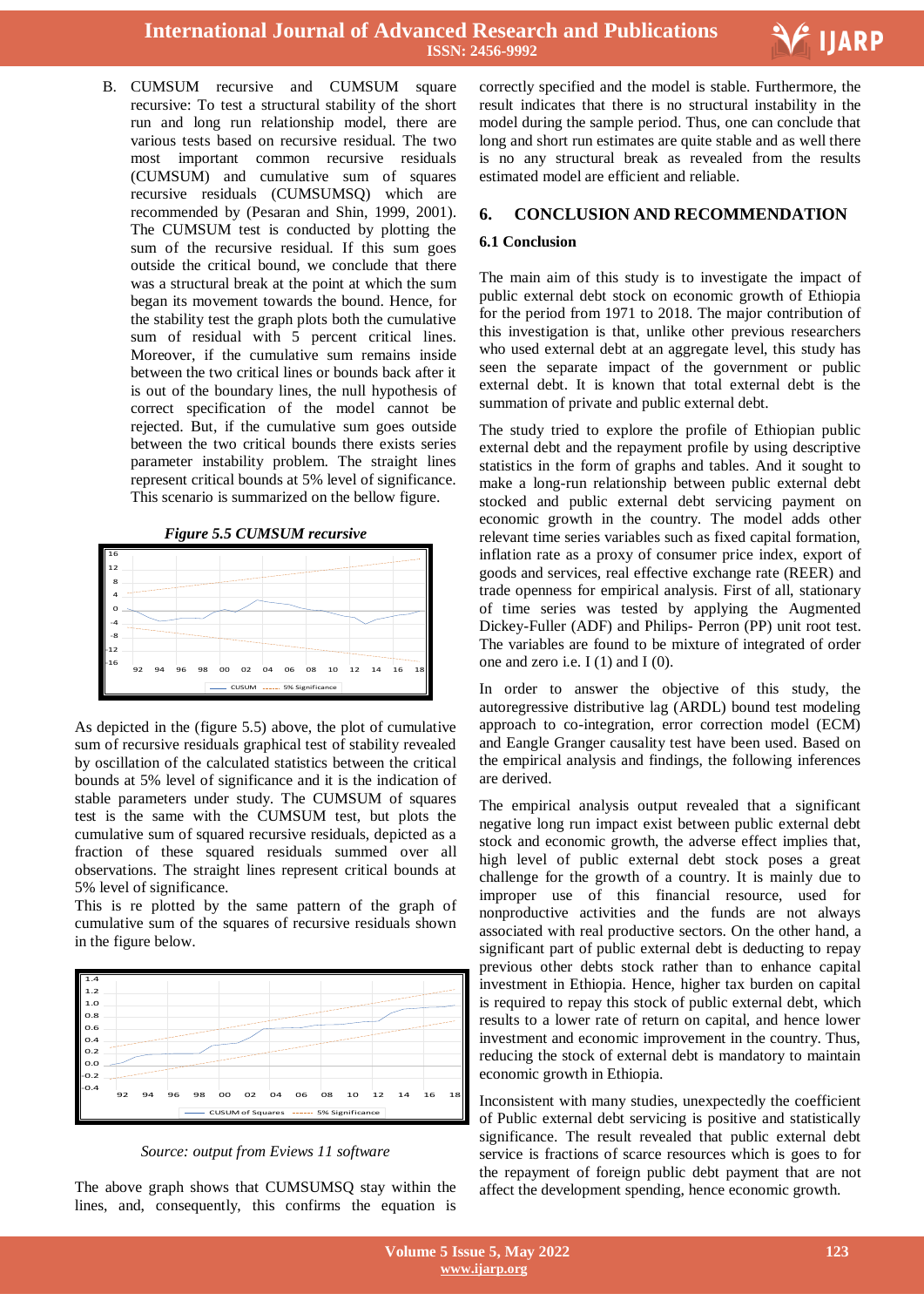Moreover, capital stock or fixed capital formation has a direct positive significant impact to economic growth of Ethiopia. Capital plays a significant role in modern productivity; production without capital is unthinkable or difficult for every nation. With the growth of technology and specialization, capital becomes more complex and advanced type. More goods are produced with the use of capital. The greatest productivity of advanced or developed nation is mainly due to extensive use of capital. Inflation rate also has a positive significant impact with the smallest coefficient value which indicates a meager contribution to the economy of Ethiopia. Export exerts a direct significance positive effect to GDP of Ethiopia which is supported by many theories and empirical findings. It was also recognized that export filled the need of foreign exchange. The variable real effective exchange rate (REER) has positive significant impact to economic growth of Ethiopia. The positive direct effect is due to depreciation of currency will make domestic goods relatively cheaper in international market and this will improve export performance which leads to in correcting the difficulties of balance of payment which finally promote economic growth of Ethiopia. From this study the last explanatory variable is trade openness which has adverse insignificant effect on the growth of Ethiopia.

The short-run dynamic ARDL regression output also indicates that, the speed of adjustment of any disequilibrium towards long-run equilibrium or the equilibrium error correction coefficient found out (-0.7828) is highly significant which suggest that about 78.28 percent yearly adjustment towards long run equilibrium. It implies a very high speed of adjustment to equilibrium after a shock; highly significant error correction term further confirms the existence of a stable long run relationship.

Pair wise granger causality test result also shows that at lag length one there exist a bi directional causality between log of real GDP (lnrGDP) and log of stock of public external debt (lnPED). A unidirectional causation also found at lag length two between public external debt stock and economic growth of Ethiopia, but these variables has not any causal relationship at lag length three. Furthermore, public external debt servicing and economic growth has a unidirectional relationship at lag one. At lag length two and three the pair wise granger causality test revealed that public external debt servicing and real GDP has a bi directional causality.

## **6.2 Recommendation**

Based on the major empirical finding, the researcher found overwhelming negative significant impact to economic growth of Ethiopia. This over growing accumulation of public external debt may leave the country to high debt distress or a high debt ratio region associated with a slower economic growth. Thus, this study suggests the following policy implications;

 Public external debt stock found to have negative impact on economic growth of Ethiopia implies that the country requires a better management of its public external debt obligations. The government should place an embargo on further acquisition of public external finance, except for top priority projects public external debt should be used wisely and effectively in attention with the country's shortrun and long-run macroeconomic conditions.

 Dependence on external financial resource is both risky and unreliable thus, the government needs to mobilize its own resource domestically and need to design policies regarding to reducing its exposure to external debt stock in order to reduce its adverse impact on the economy.

V IJARP

- The government of Ethiopia should minimize the reliance on external borrowing by maximizing tax revenue collection through combating the illegal usage of taxes like tax avoidance and tax evasion in order to finance both recurrent and capital expenditure.
- The government of Ethiopia and policy makers to know the threshold level of public external debt is essential. This is due to reasonable public external borrowing can enhance economic growth through capital accumulation and improved productivity of the country.
- \* In order to reduce the public external debt burden, the policy makers should design those policies and strategies that enhance the exports of country and reduce imports of luxuries goods and also they should conduct those measures which minimize fiscal deficit so as to tackling the problem of severe external debt burden.
- $\div$  The government should ensure economic, political stability and stop civil unrest in order to benefit from sustained foreign capital flows particularly foreign loans and foreign direct investments but debt burden should be made minimal.

# **References**

- [1] Hamza Ali (2013). Does External Debt Affect Economic Growth? Evidence from Developing Countries. State Bank of Pakistan. SBP Working Paper Series No.63
- [2] World Bank (2018). An Analysis of Issues Shaping Africa's Economic Future. Washington, Dc.
- [3] Amsalu Dachito (2017), External Debt-Economic Growth Nexus in Developing Countries Evidence from Ethiopia, International Journal of African and Asian Studies ISSN 2409- 6938 An International Peer-reviewed Journal Vol.40.
- [4] Shakira M. and Annalisa P. (2018). Africa's rising debt. How to avoid a new crisis? ODI 203 lack friars Road London SE1 8NJ.
- [5] International Monetary Fund (2018). A Debt Sustainability Analysis. Washington, D.C. IMF Country Report No. 18/354.
- [6] Hanna (2013). The impact of external debt on economic growth of Ethiopia. Study center: St. Mary's university college.
- [7] Narayan P. (2005). The saving and Investment Nexus for China: Evidence from Co-Integration Tests. Applied Economics.